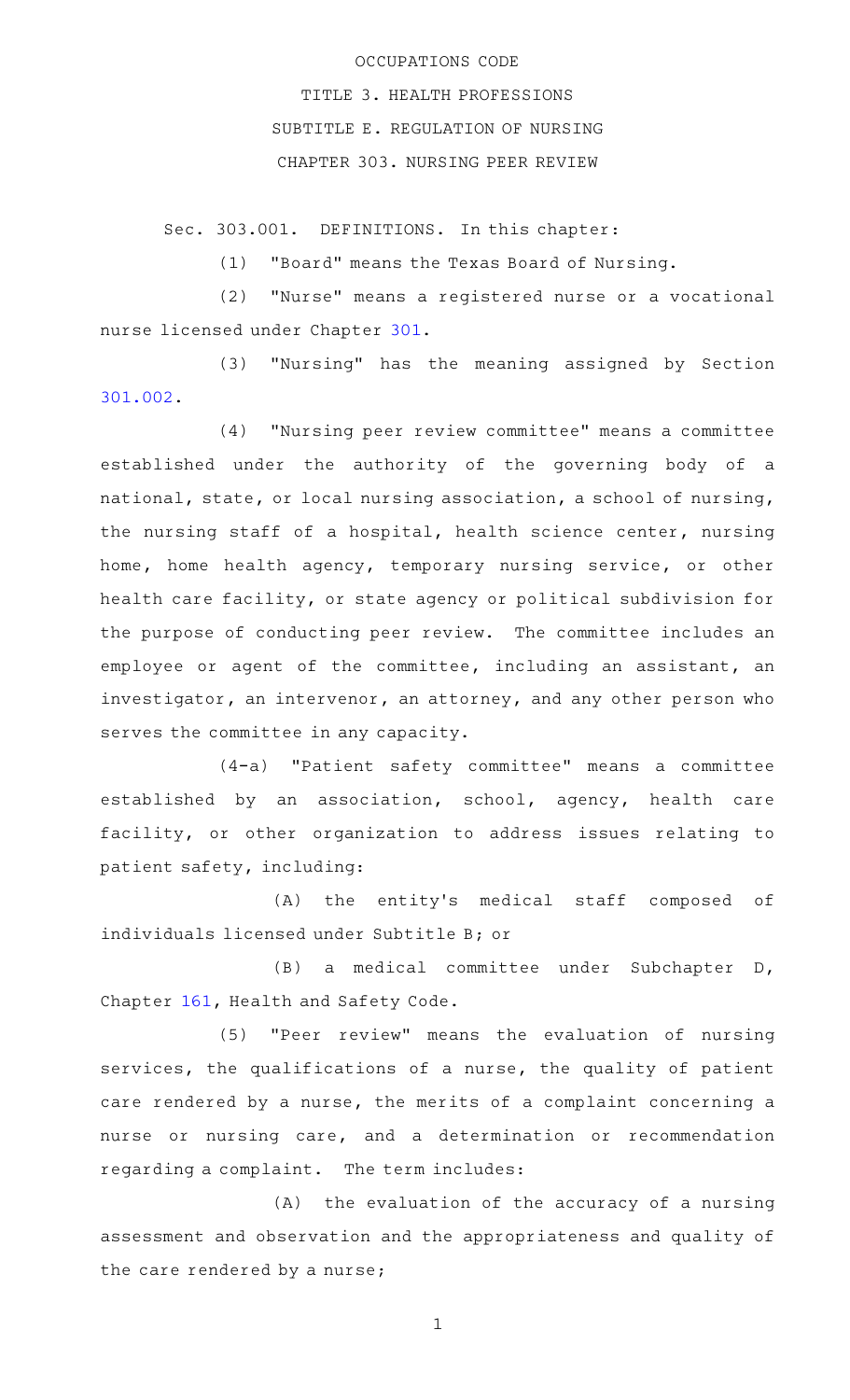(B) a report made to a nursing peer review committee concerning an activity under the committee's review authority;

(C) a report made by a nursing peer review committee to another committee or to the board as permitted or required by law;

(D) implementation of a duty of a nursing peer review committee by a member, an agent, or an employee of the committee; and

(E) the provision of information, advice, and assistance to nurses and other persons relating to:

(i) the rights and obligations of and protections for nurses who raise care concerns or report under Chapter [301](http://www.statutes.legis.state.tx.us/GetStatute.aspx?Code=OC&Value=301) or other state or federal law;

(ii) the rights and obligations of and protections for nurses who request nursing peer review under this chapter;

(iii) nursing practice and patient care concerns; and

(iv) the resolution of workplace and practice questions relating to nursing and patient care. Acts 1999, 76th Leg., ch. 388, Sec. 1, eff. Sept. 1, 1999. Amended by Acts 2003, 78th Leg., ch. 553, Sec. 2.018, eff. Feb. 1, 2004. Amended by:

Acts 2007, 80th Leg., R.S., Ch. 803 (S.B. [993\)](http://www.legis.state.tx.us/tlodocs/80R/billtext/html/SB00993F.HTM), Sec. 16, eff. September 1, 2007.

Acts 2007, 80th Leg., R.S., Ch. 889 (H.B. [2426\)](http://www.legis.state.tx.us/tlodocs/80R/billtext/html/HB02426F.HTM), Sec. 38, eff. September 1, 2007.

Acts 2011, 82nd Leg., R.S., Ch. 877 (S.B. [192](http://www.legis.state.tx.us/tlodocs/82R/billtext/html/SB00192F.HTM)), Sec. 7, eff. September 1, 2011.

Sec. 303.0015. REQUIRED ESTABLISHMENT OF NURSING PEER REVIEW COMMITTEE. (a) A person shall establish a nursing peer review committee to conduct nursing peer review under this chapter and Chapter [301](http://www.statutes.legis.state.tx.us/GetStatute.aspx?Code=OC&Value=301):

 $(1)$  for vocational nurses, if the person regularly employs, hires, or contracts for the services of eight or more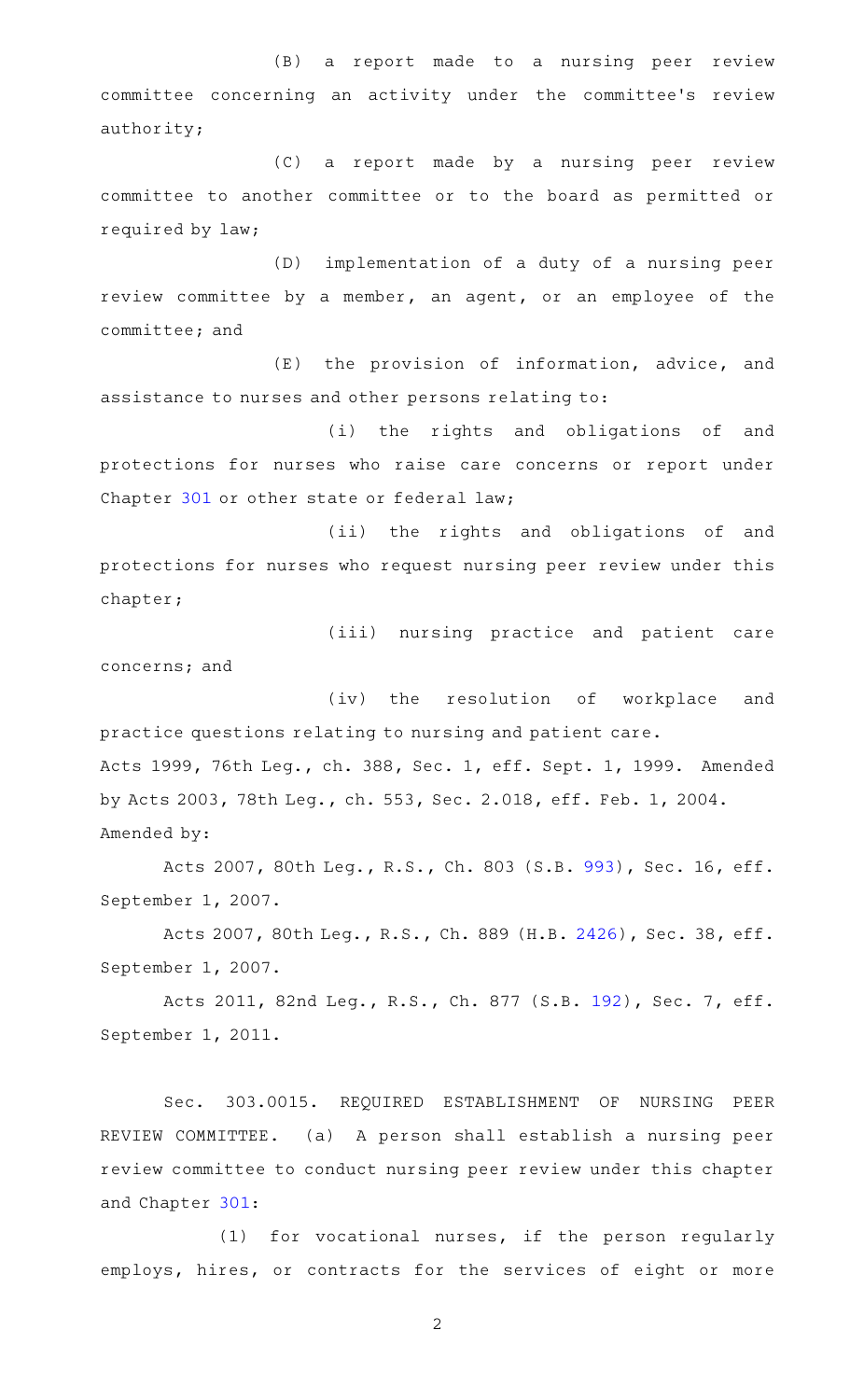nurses; and

(2) for professional nurses, if the person regularly employs, hires, or contracts for the services of eight or more nurses, at least four of whom are registered nurses.

(b) A person required to establish a nursing peer review committee under this section may contract with another entity to conduct the peer review for the person.

Added by Acts 2007, 80th Leg., R.S., Ch. 803 (S.B. [993\)](http://www.legis.state.tx.us/tlodocs/80R/billtext/html/SB00993F.HTM), Sec. 17, eff. September 1, 2007.

Amended by:

Acts 2017, 85th Leg., R.S., Ch. 1074 (H.B. [3296](http://www.legis.state.tx.us/tlodocs/85R/billtext/html/HB03296F.HTM)), Sec. 1, eff. September 1, 2017.

Sec. 303.002. GENERAL PROVISIONS REGARDING PEER REVIEW. (a) Repealed by Acts 2003, 78th Leg., ch. 553, Sec. 3.001.

(b) The board shall enter into a memorandum of understanding with each state agency that licenses, registers, or certifies a facility required by law to have a nursing peer review committee. The memorandum of understanding must:

 $(1)$  state the actions the board and agency are to take to encourage compliance with the requirement to have a nursing peer review committee; and

(2) be adopted as a rule of the board and the agency.

(c) A court may not enjoin the activities of a nursing peer review committee under this chapter.

(d) This chapter may not be nullified by a contract.

(e) The committee shall give the nurse being reviewed at least minimum due process, including notice and opportunity for a hearing.

Acts 1999, 76th Leg., ch. 388, Sec. 1, eff. Sept. 1, 1999. Amended by Acts 2003, 78th Leg., ch. 553, Sec. 2.019, 3.001(2), eff. Feb. 1, 2004.

Sec. 303.003. COMMITTEE MEMBERSHIP. (a) A nursing peer review committee must have nurses as three-fourths of its members.

(b) A nursing peer review committee that conducts a peer review that involves the practice of vocational nursing, to the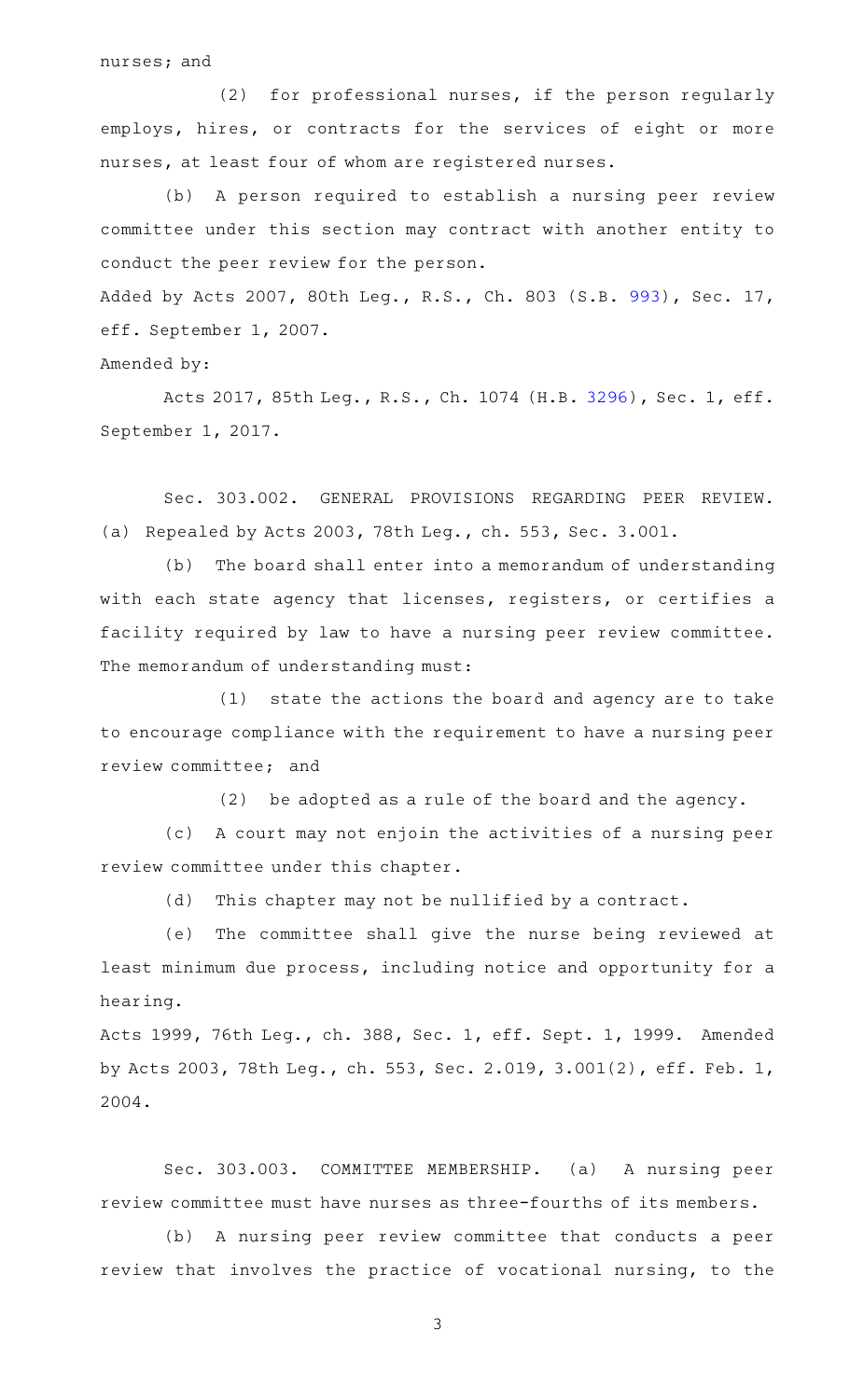extent feasible, must include vocational nurses as members and may have only registered nurses and vocational nurses as voting members.

(c)AAA nursing peer review committee that conducts a peer review that involves the practice of professional nursing must have registered nurses as two-thirds of its members and may have only registered nurses as voting members.

(d) The committee shall include to the extent feasible at least one nurse who has a working familiarity with the area of nursing practice in which the nurse being reviewed practices. Acts 1999, 76th Leg., ch. 388, Sec. 1, eff. Sept. 1, 1999. Amended by Acts 2003, 78th Leg., ch. 553, Sec. 2.020, eff. Feb. 1, 2004. Amended by:

Acts 2005, 79th Leg., Ch. 113 (S.B. [1000\)](http://www.legis.state.tx.us/tlodocs/79R/billtext/html/SB01000F.HTM), Sec. 15, eff. May 20, 2005.

Sec. 303.004. PEER REVIEW BY TWO ENTITIES. (a) A nurse who, as a temporary agency nurse, faculty member, or similar staff member, practices nursing for an educational institution, health care facility, agency, or entity, or a person other than the person who employs or directly compensates the nurse is subject to peer review by both the employer and the other person.

(b) For the purposes of exchanging information, the peer review committee reviewing the nurse 's conduct is considered to be established under the authority of both entities.

(c) The two entities may contract as to which entity will conduct peer review of the nurse. Acts 1999, 76th Leg., ch. 388, Sec. 1, eff. Sept. 1, 1999.

Sec. 303.005. REQUEST FOR PEER REVIEW COMMITTEE DETERMINATION. (a) In this section, "duty to a patient" means conduct required by standards of practice or professional conduct adopted by the board for nurses. The term includes administrative decisions directly affecting a nurse 's ability to comply with that duty.

 $(a-1)$  For purposes of this section, a nurse or nurse administrator acts in good faith in connection with a request made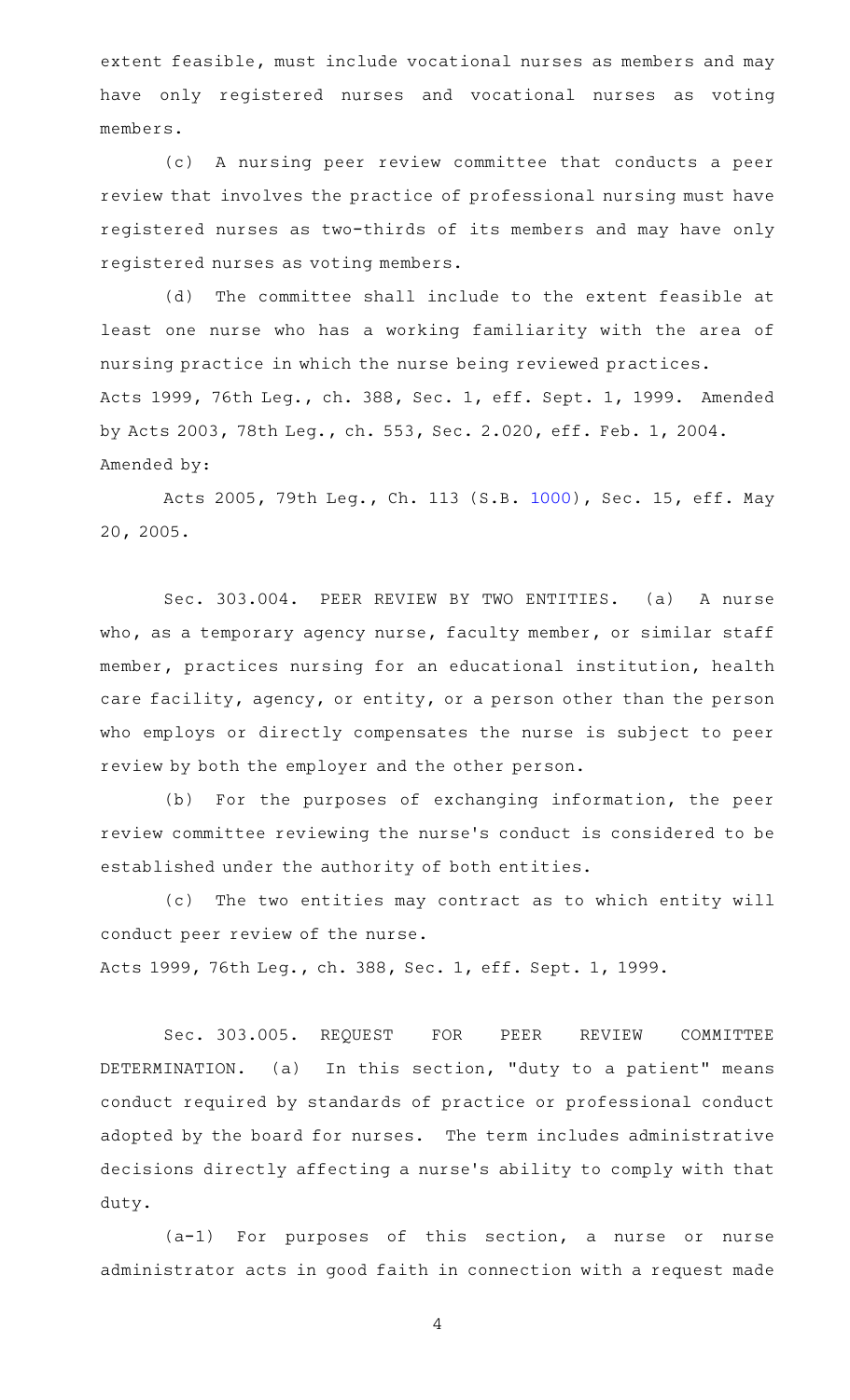or an action taken by the nurse or nurse administrator if there is a reasonable factual or legal basis for the request or action.

(b) Except as provided by Subsection  $(b-1)$ , if a person who is required to establish a nursing peer review committee under Section [303.0015](http://www.statutes.legis.state.tx.us/GetStatute.aspx?Code=OC&Value=303.0015) requests a nurse to engage in conduct that the nurse believes violates a nurse's duty to a patient, the nurse may request, on a form developed by the board or on another form that meets standards developed by the board, a determination by a nursing peer review committee under this chapter of whether the conduct violates a nurse 's duty to a patient.

 $(b-1)$  If a nurse is unable to complete a form required by Subsection (b) due to immediate patient care needs, the nurse may request a nursing peer review committee determination by orally notifying the nurse's supervisor of the request. After receiving oral notification of a request, the nurse 's supervisor shall record in writing:

(1) the name of the nurse making the request;

 $(2)$  the date and time of the request;

(3) the location where the conduct or assignment that is the subject of the request occurred;

(4) the name of the person who requested the nurse engage in the conduct or made the assignment that is the subject of the request;

(5) the name of the supervisor recording the request;

(6) a brief explanation of why the nurse is requesting a nursing peer review committee determination; and

(7) a description of the collaboration between the nurse and the supervisor.

 $(b-2)$  To be a valid request for a nursing peer review committee determination, the written record prepared under Subsection (b-1) must be signed and attested to by the requesting nurse and the nurse 's supervisor who prepared the written record.

(c)AAA nurse who in good faith requests a peer review determination under Subsection (b):

(1) may not be disciplined or discriminated against for making the request;

(2) may engage in the requested conduct pending the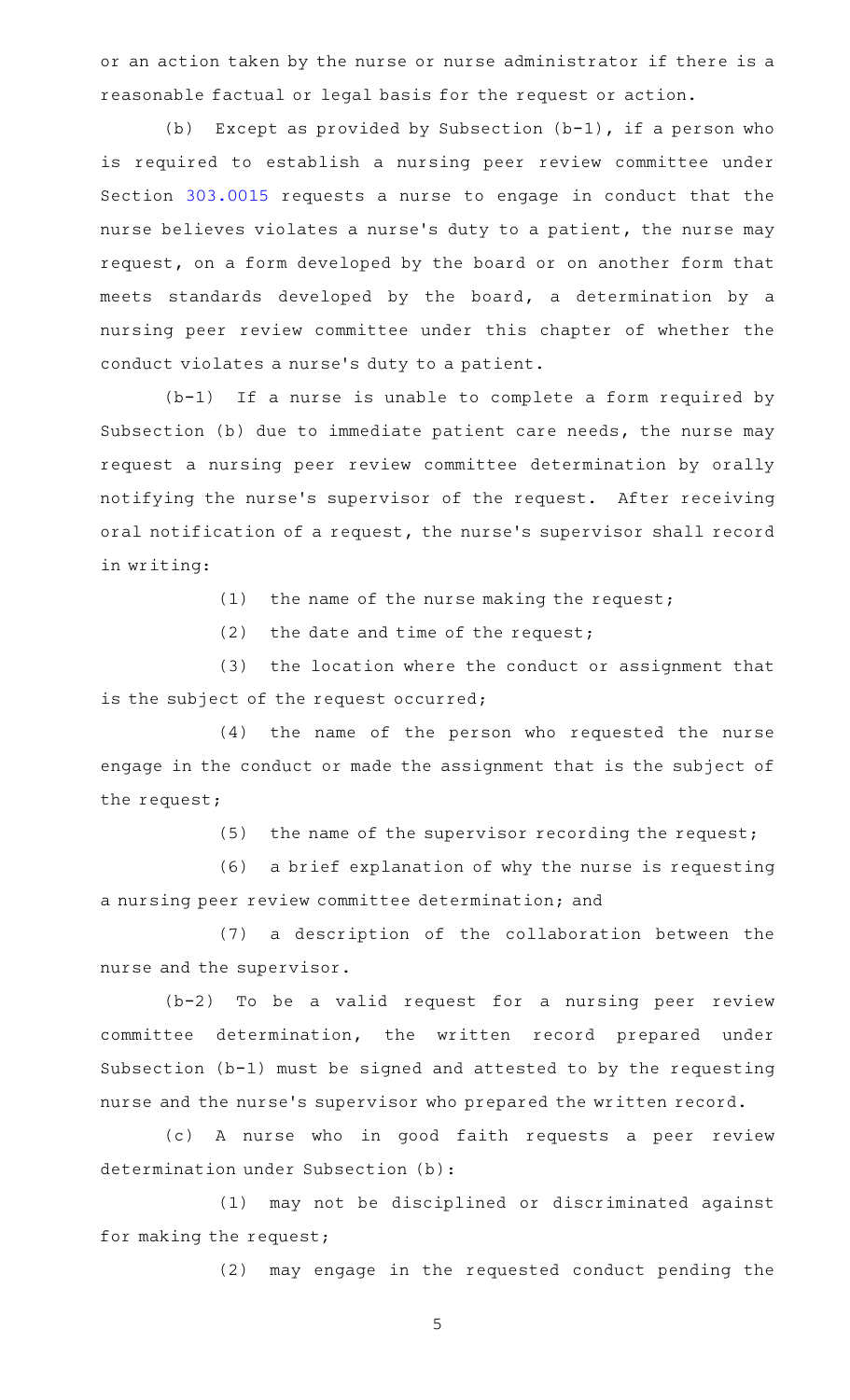peer review;

(3) is not subject to the reporting requirement under Subchapter I, Chapter [301](http://www.statutes.legis.state.tx.us/GetStatute.aspx?Code=OC&Value=301); and

(4) may not be disciplined by the board for engaging in that conduct while the peer review is pending.

(d) If a nurse requests a peer review determination under Subsection (b) or (b-1) and refuses to engage in the requested conduct pending the peer review, the determination of the peer review committee shall be considered in any decision by the nurse 's employer to discipline the nurse for the refusal to engage in the requested conduct, but the determination is not binding if a nurse administrator believes in good faith that the peer review committee has incorrectly determined a nurse's duty. This subsection does not affect the protections provided by Subsection (c)(1) or Section [301.352.](http://www.statutes.legis.state.tx.us/GetStatute.aspx?Code=OC&Value=301.352)

(e) If the conduct for which the peer review is requested under Subsection (b) involves the medical reasonableness of a physician 's order, the medical staff or medical director shall be requested to make a determination as to the medical reasonableness of the physician 's order, and that determination is determinative of that issue.

(f) A nurse's rights under this section may not be nullified by a contract.

(g) An appropriate licensing agency may take action against a person who violates this section.

(h) A person may not suspend or terminate the employment of, or otherwise discipline or discriminate against, a nurse who in good faith requests a peer review determination under this section or a person who advises a nurse of the nurse 's right to request a determination or of the procedures for requesting a determination. A violation of this subsection is subject to Section [301.413.](http://www.statutes.legis.state.tx.us/GetStatute.aspx?Code=OC&Value=301.413)

(i) A person who is required to provide, on request, a nursing peer review committee determination under Subsection (b) shall adopt and implement a policy to inform nurses of the right to request a nursing peer review committee determination and the procedure for making a request.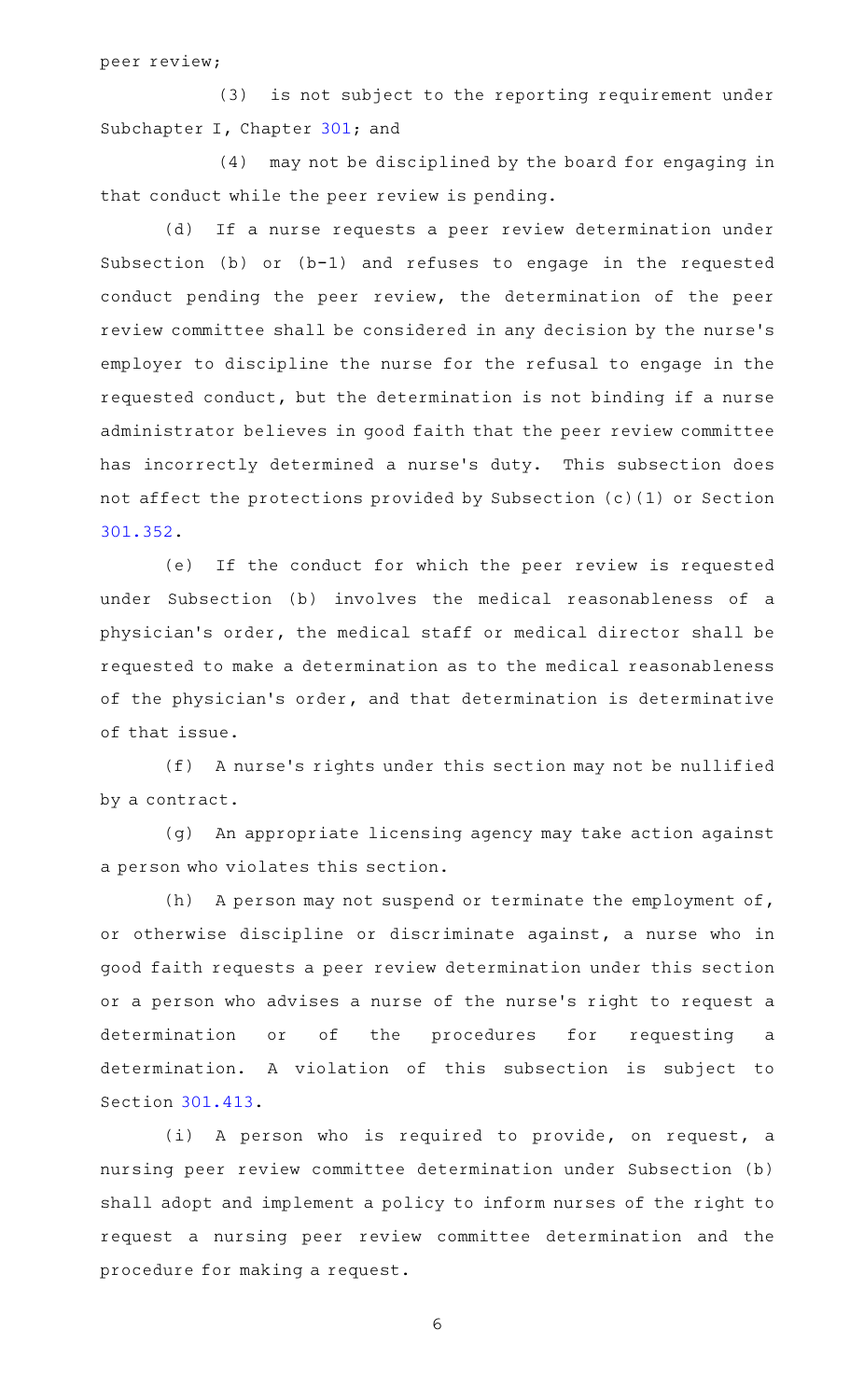Acts 1999, 76th Leg., ch. 388, Sec. 1, eff. Sept. 1, 1999. Amended by Acts 2003, 78th Leg., ch. 553, Sec. 2.021, eff. June 20, 2003; Acts 2003, 78th Leg., ch. 876, Sec. 10, eff. Feb. 1, 2004. Amended by:

Acts 2005, 79th Leg., Ch. 113 (S.B. [1000\)](http://www.legis.state.tx.us/tlodocs/79R/billtext/html/SB01000F.HTM), Sec. 16, eff. May 20, 2005.

Acts 2007, 80th Leg., R.S., Ch. 803 (S.B. [993\)](http://www.legis.state.tx.us/tlodocs/80R/billtext/html/SB00993F.HTM), Sec. 18, eff. September 1, 2007.

Acts 2007, 80th Leg., R.S., Ch. 803 (S.B. [993](http://www.legis.state.tx.us/tlodocs/80R/billtext/html/SB00993F.HTM)), Sec. 21(6), eff. September 1, 2007.

Acts 2011, 82nd Leg., R.S., Ch. 91 (S.B. [1303](http://www.legis.state.tx.us/tlodocs/82R/billtext/html/SB01303F.HTM)), Sec. 18.001, eff. September 1, 2011.

Acts 2011, 82nd Leg., R.S., Ch. 877 (S.B. [192](http://www.legis.state.tx.us/tlodocs/82R/billtext/html/SB00192F.HTM)), Sec. 8, eff. September 1, 2011.

Acts 2019, 86th Leg., R.S., Ch. 816 (H.B. [2410](http://www.legis.state.tx.us/tlodocs/86R/billtext/html/HB02410F.HTM)), Sec. 1, eff. September 1, 2019.

Sec. 303.006. CONFIDENTIALITY OF PEER REVIEW PROCEEDINGS. (a) Except as otherwise provided by this chapter, a nursing peer review committee proceeding is confidential and any communication made to a nursing peer review committee is privileged.

(b) A member, agent, or employee of a nursing peer review committee or a participant in a proceeding before the committee may not disclose or be required to disclose a communication made to the committee or a record or proceeding of the committee.

(c)AAA person who attends a nursing peer review committee proceeding may not disclose or be required to disclose:

(1) information acquired in connection with the proceeding; or

 $(2)$  an opinion, recommendation, or evaluation of the committee or a committee member.

(d) A nursing peer review committee member and a person who provides information to the committee may not be questioned about:

(1) the person's testimony before the committee; or

 $(2)$  an opinion formed as a result of the committee proceedings.

(e) Except as permitted by this chapter, information that is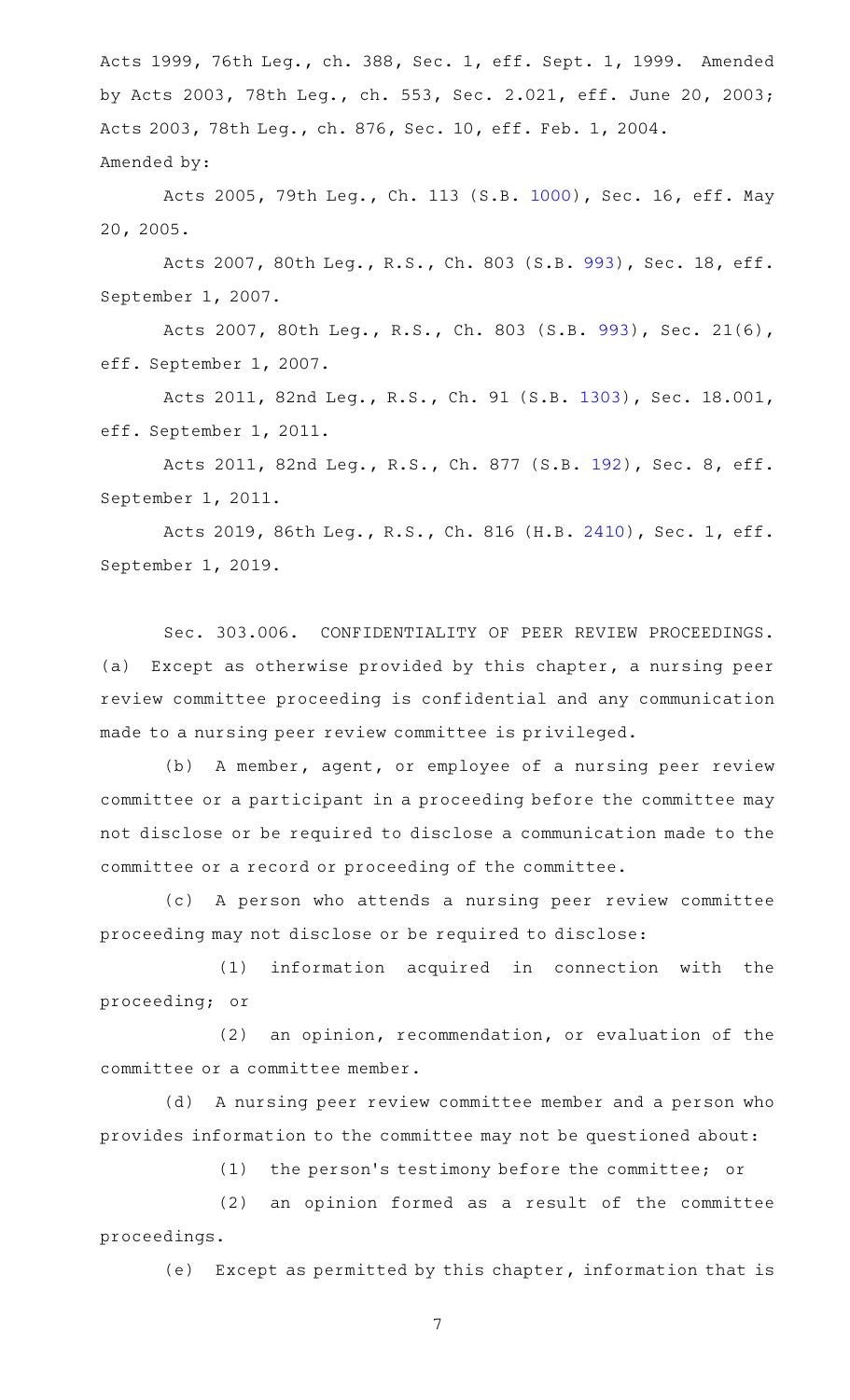confidential under this section:

(1) is not subject to subpoena or discovery in any civil matter;

 $(2)$  is not admissible as evidence in a judicial or administrative proceeding; and

(3) may not be introduced into evidence in a nursing liability suit arising out of the provision of or a failure to provide nursing services.

(f) If a peer review committee determines that a nurse has not engaged in conduct required to be reported to the nurse 's licensing board, a member of the peer review committee whose knowledge of the nurse 's conduct was acquired only through the peer review may not report that nurse to the licensing board for that conduct. A committee member is not prohibited from reporting:

(1) the nurse, if the member has knowledge of the nurse 's conduct independently of peer review; or

(2) the peer review committee to the licensing board, if the member believes the committee made its determination in bad faith.

Acts 1999, 76th Leg., ch. 388, Sec. 1, eff. Sept. 1, 1999. Amended by Acts 2003, 78th Leg., ch. 876, Sec. 11, eff. June 20, 2003.

Sec. 303.007. DISCLOSURE OF INFORMATION. (a) A nursing peer review committee on request shall disclose written or oral communications made to the committee and the records and proceedings of the committee to:

 $(1)$  a licensing authority of any state; or

(2) a law enforcement agency investigating a criminal matter.

(b) A nursing peer review committee may disclose written or oral communications made to the committee and the records and proceedings of the committee to:

 $(1)$  a licensing agency of any state;

(2) a law enforcement agency investigating a criminal matter;

(3) the association, school, agency, facility, or other organization under whose authority the committee is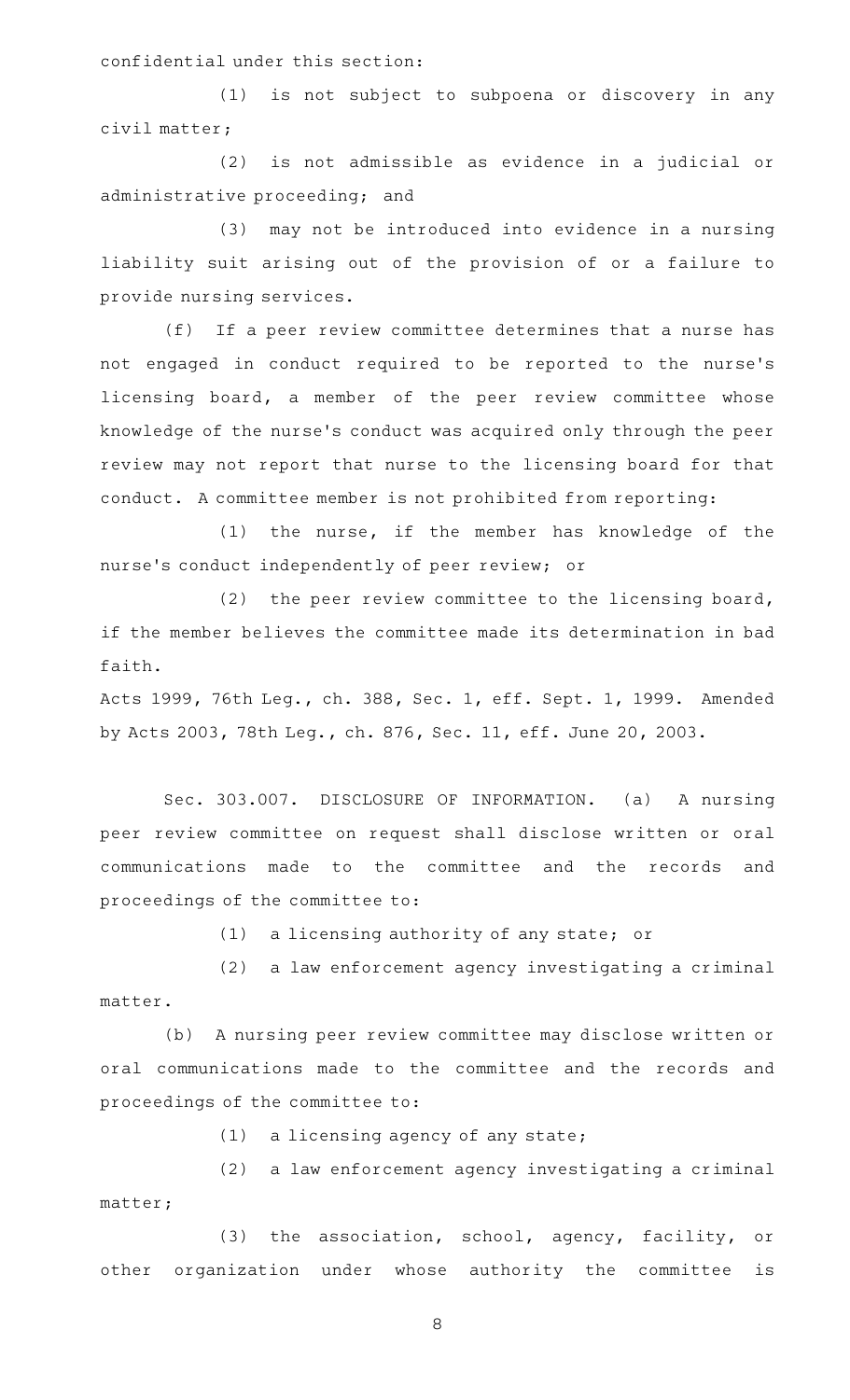established;

(4) another nursing peer review committee;

(5) a peer assistance program approved by the board under Chapter [467](http://www.statutes.legis.state.tx.us/GetStatute.aspx?Code=HS&Value=467), Health and Safety Code;

(6) an appropriate state or federal agency or accrediting organization that accredits a health care facility or school of nursing or surveys a facility for quality of care; or

(7) a person engaged in bona fide research, if all information that identifies a specific individual is deleted.

(c) If a committee discloses information under this section, the committee does not by that action waive the privilege of nondisclosure of committee information and proceedings.

(d)AAA peer review committee that discloses information under this section and each person who receives the information shall protect, to the extent possible, the identity of each patient.

Acts 1999, 76th Leg., ch. 388, Sec. 1, eff. Sept. 1, 1999.

Sec. 303.0075. SHARING OF INFORMATION. (a) A nursing peer review committee and a patient safety committee established by the same entity may share information.

(b) A record or determination of a patient safety committee, or a communication made to a patient safety committee, is not subject to subpoena or discovery and is not admissible in any civil or administrative proceeding, regardless of whether the information has been provided to a nursing peer review committee. The privileges under this subsection may be waived only through a written waiver signed by the chair, vice chair, or secretary of the patient safety committee. This subsection does not affect the application of Section [303.007](http://www.statutes.legis.state.tx.us/GetStatute.aspx?Code=OC&Value=303.007) to a nursing peer review committee.

(c) A committee that receives information from another committee shall forward any request to disclose the information to the committee that provided the information.

Added by Acts 2007, 80th Leg., R.S., Ch. 803 (S.B. [993\)](http://www.legis.state.tx.us/tlodocs/80R/billtext/html/SB00993F.HTM), Sec. 19, eff. September 1, 2007.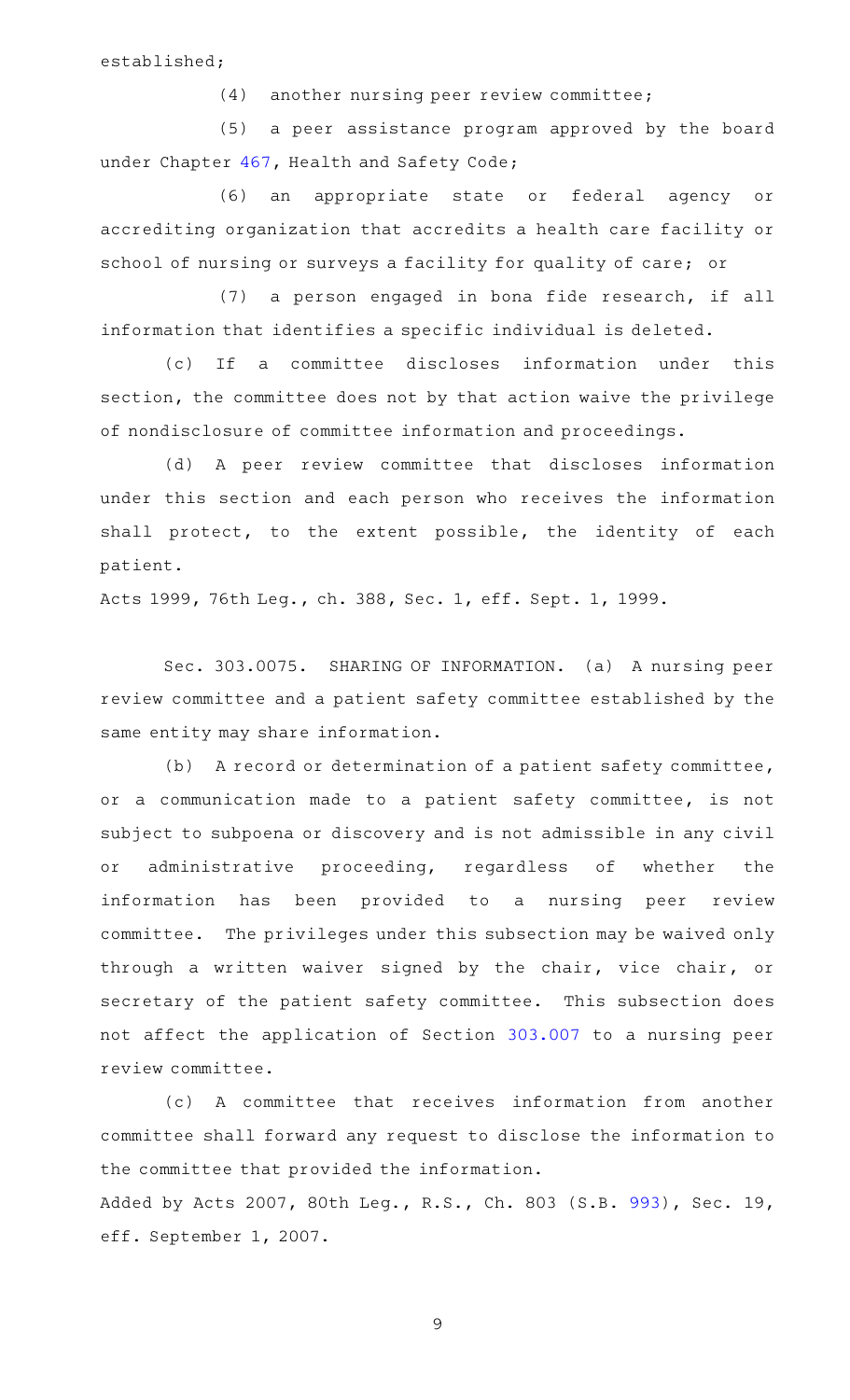Sec. 303.008. REBUTTAL STATEMENT. (a) If a nursing peer review committee makes an adverse finding against a nurse, the committee shall provide the nurse with a detailed description of the basis of its finding.

(b) The peer review committee shall give the nurse the opportunity to offer rebuttal information and to submit a rebuttal statement of reasonable length. Any rebuttal statement must be included with any information disclosed by the committee under Section [303.007.](http://www.statutes.legis.state.tx.us/GetStatute.aspx?Code=OC&Value=303.007)

Acts 1999, 76th Leg., ch. 388, Sec. 1, eff. Sept. 1, 1999. Amended by:

Acts 2005, 79th Leg., Ch. 113 (S.B. [1000\)](http://www.legis.state.tx.us/tlodocs/79R/billtext/html/SB01000F.HTM), Sec. 17, eff. May 20, 2005.

Sec. 303.009. RETALIATORY ACTIONS. (a) A nursing peer review committee, a person participating in peer review, or an organization named as a defendant in a civil action or subjected to other retaliatory action as a result of participation in peer review may file a counterclaim in a pending action or prove a cause of action in a subsequent suit to recover defense costs, including court costs, reasonable attorney 's fees, and actual and punitive damages if the suit or retaliatory action is determined to be frivolous, unreasonable, without foundation, or taken in bad faith.

(b) A nursing peer review committee member or a person participating in peer review under this chapter named as a defendant in a civil action or subjected to other retaliatory action as a result of participation in peer review may use information that is otherwise confidential under this chapter to defend the civil action or a civil action that alleges retaliation for the person's participation in peer review.

(c) A person who discloses information under Subsection (b) does not by that action waive the privilege of nondisclosure of all other information privileged under this chapter. Acts 1999, 76th Leg., ch. 388, Sec. 1, eff. Sept. 1, 1999.

Sec. 303.010. CIVIL LIABILITY. (a) A cause of action does not accrue for an act, statement, determination, or recommendation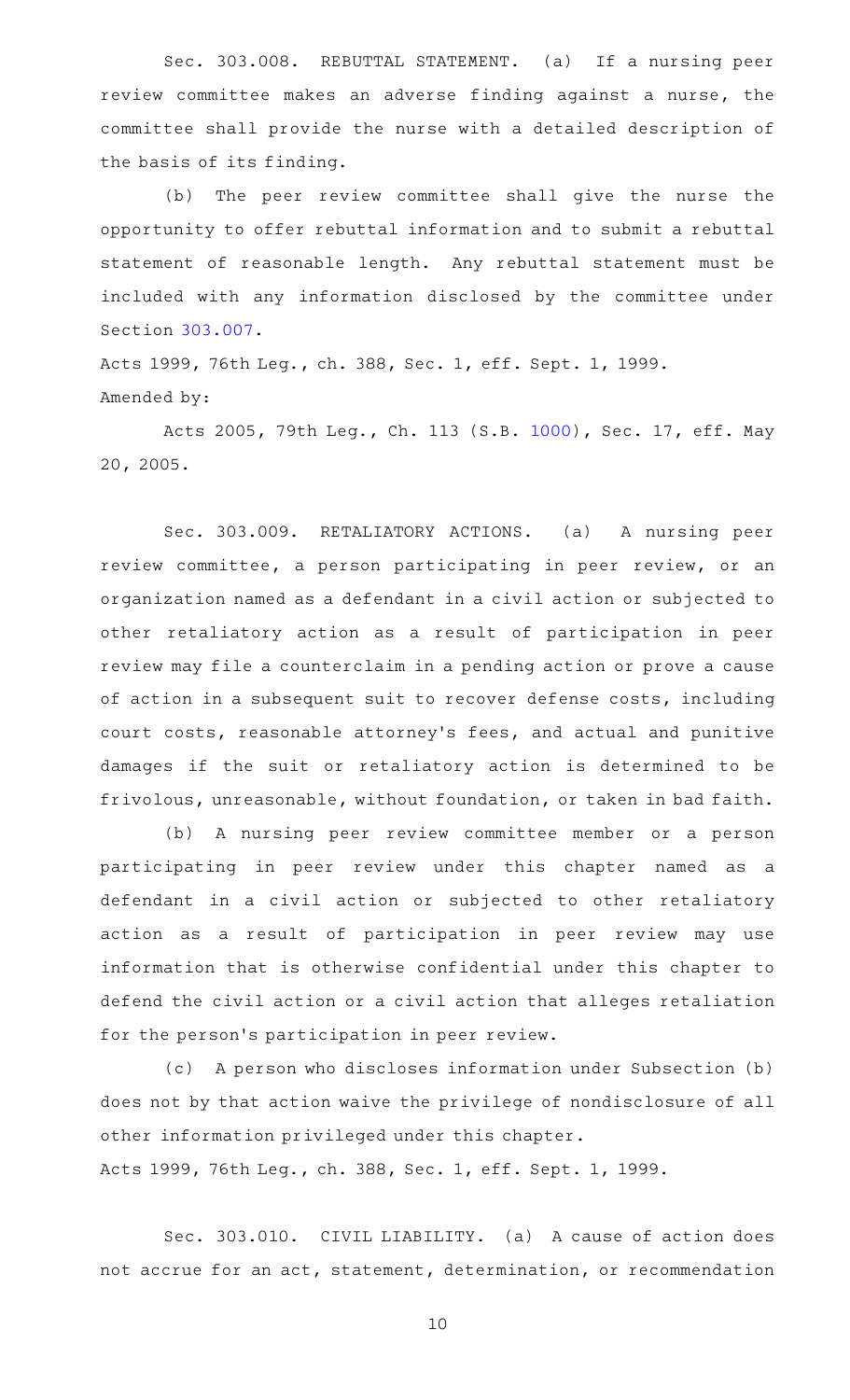made, or act reported, without malice, in the course of peer review against:

(1) a member, agent, or employee of a nursing peer review committee; or

 $(2)$  a school of nursing, hospital, nursing home, home health agency, health science center, or other health care facility, the nursing staff of such a facility, or a nursing association or other organization.

(b) A person who, without malice, provides records, information, or assistance to a nursing peer review committee:

 $(1)$  is not liable in a civil action based on the person 's participation or assistance in peer review; and

(2) may not be subjected to retaliatory action as a result of that act.

Acts 1999, 76th Leg., ch. 388, Sec. 1, eff. Sept. 1, 1999.

Sec. 303.011. EVALUATION BY COMMITTEE. (a) In evaluating a nurse 's conduct, the nursing peer review committee shall review the evidence to determine the extent to which a deficiency in care by the nurse was the result of deficiencies in the nurse 's judgment, knowledge, training, or skill rather than other factors beyond the nurse's control. A determination that a deficiency in care is attributable to a nurse must be based on the extent to which the nurse's conduct was the result of a deficiency in the nurse's judgment, knowledge, training, or skill.

(b) The nursing peer review committee shall report a deficiency in care that the committee determines was the result of a factor beyond the nurse 's control to a patient safety committee for evaluation. The patient safety committee shall evaluate the influence of the factors on the conduct of the nurse being evaluated and on the practice of other nurses within the entity that established the committee. The committee shall report its findings to the nursing peer review committee. Added by Acts 2003, 78th Leg., ch. 876, Sec. 12, eff. June 20, 2003.

Amended by:

Acts 2007, 80th Leg., R.S., Ch. 803 (S.B. [993\)](http://www.legis.state.tx.us/tlodocs/80R/billtext/html/SB00993F.HTM), Sec. 20, eff. September 1, 2007.